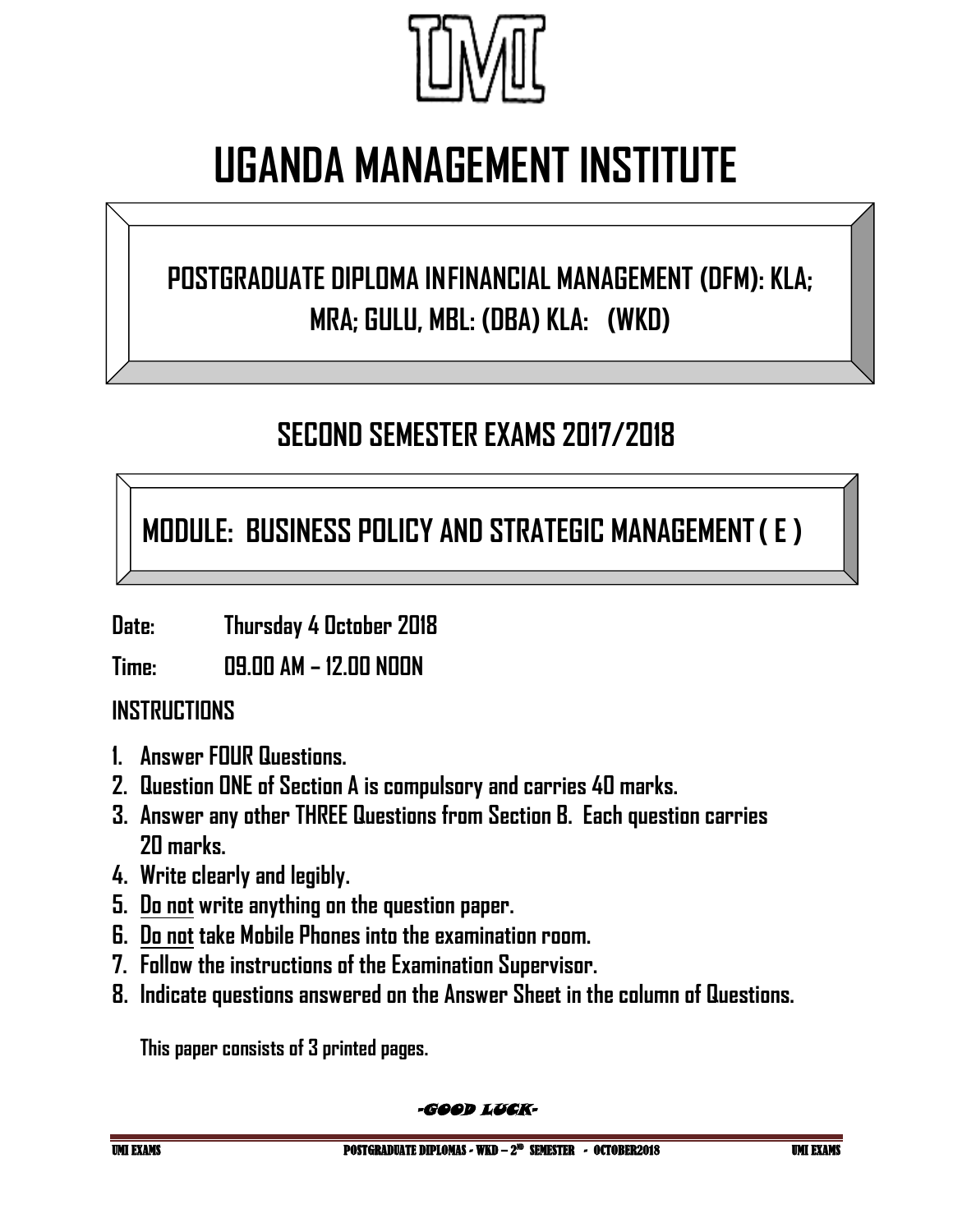#### **QUESTION ONE**

Crafting and or selecting a working strategy requires that a strategy manager understands the external environment where the organization operates and the internal environment of the organization itself and then zero on strategies that fit the circumstances. When strategies have been crafted, routine decisions have to be made from time to time during strategy implementation. To guide these decisions policies must be in place.

#### **Required:**

- (a) Assuming that you are strategy manager for an organization, write a report to the Board of Directors explaining the tools that you will use in analyzing the organisation's operating environment. **(15 Marks)**
- (b) Explain why an organization should develop a clear vision, mission and values statement, and how the process of developing a vision should be undertaken. **(10 Marks)**
- (c) Assuming your organization is a foreign company and wants to establish presence in Uganda that macro-economic environmental factors would need to analyses to enable you craft strategies that will enable your company to operate successfully in Uganda? **(15 Marks)**

#### **SECTION B: ANSWER ANY THREE QUESTIONS FROM THIS SECTION**

#### **QUESTION TWO**

An organization's Strategy is its game plan for out-performing its competitors and achieving superior profitability. Strategy represents an integrated actions considered essential for excelling in a competitive environment. Strategy implementation is the translation of chosen strategy into organizational actions so as to achieve strategic goals and objectives. Excellently formulated strategies will fail if they are not properly implemented.

#### *Required*

- (i) What actions make up an organizations' strategy? **(10 Marks)**
- (ii) Identify the principle tasks involved in strategy implementation in a corporate organization. **(10 Marks)**